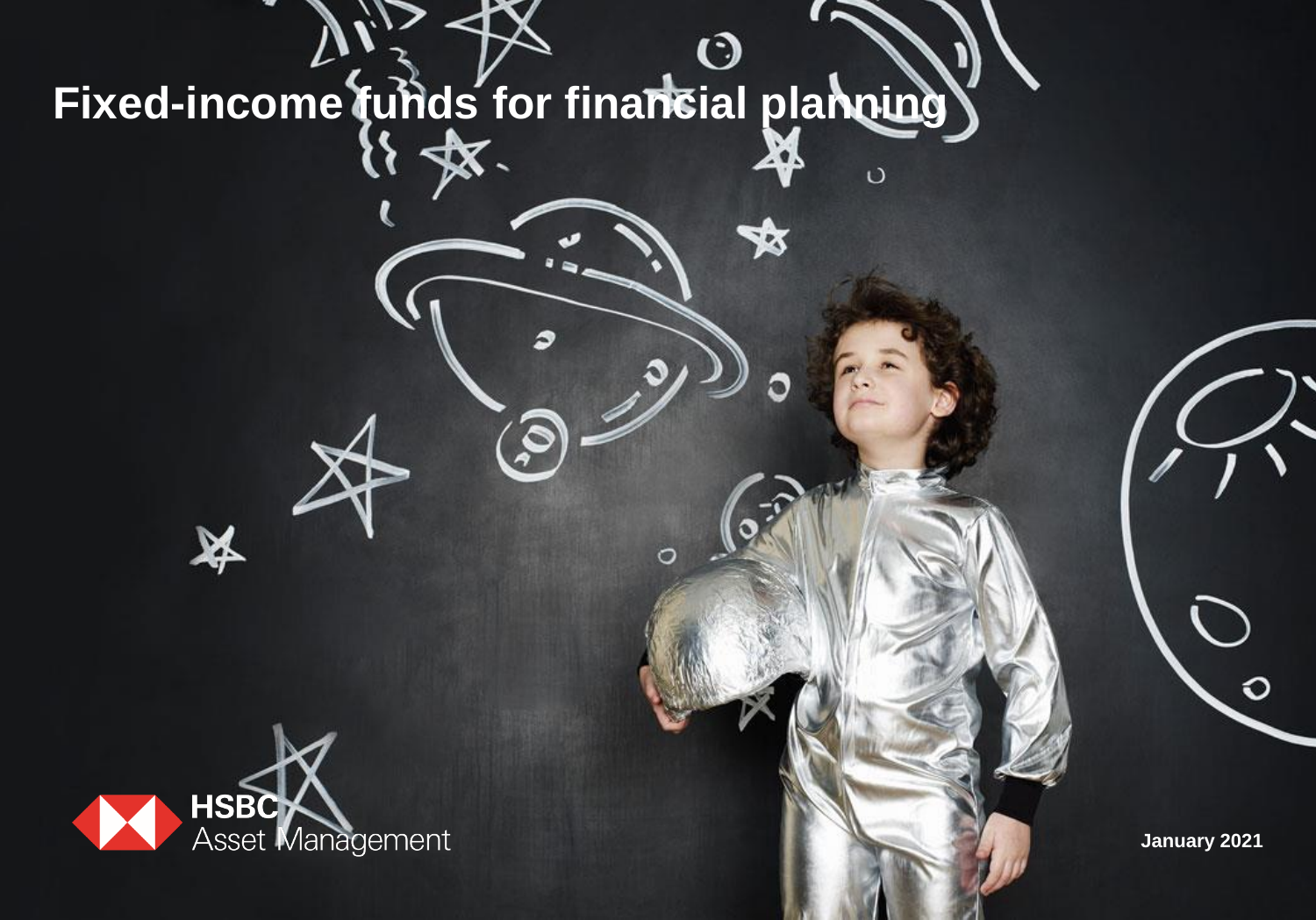# **Get more out of your fixedincome investments**



It was around December 2017, when both **Amish** and **Ravi** got their bonuses of around Rs **1** lakh each. They had plans to invest for a short period of three years





**Amish** parked his funds in a bank fixed deposit (FD) at **7%\***  as he considered investing in anything other than the traditional instrument risky. **Ravi**, on the other hand, invested in a fixed-income mutual fund.





**Amish:** So, you have got a better return than me?

**Ravi:** Yes Amish, fixed-income mutual funds are marketlinked products





In January 2021, **Amish's** investment had grown to Rs **1.23** lakh and **Ravi's** to Rs **1.25** lakh\*\*.



**Amish:** Aren't they subject to any risks?

**Ravi:** Just like any other marketlinked instrument, they are subject to risks. But, they offer multiple benefits and better taxadjusted returns for investments with more than a three-year horizon, due to indexation



Investment period considered is three years

\* Based on RBI FD data

\*\* Based on point-to-point three-year CAGR return of weighted-average index of CRISIL-ranked short-duration funds category as on December 31, 2020

The above data analysis/chart is for illustration only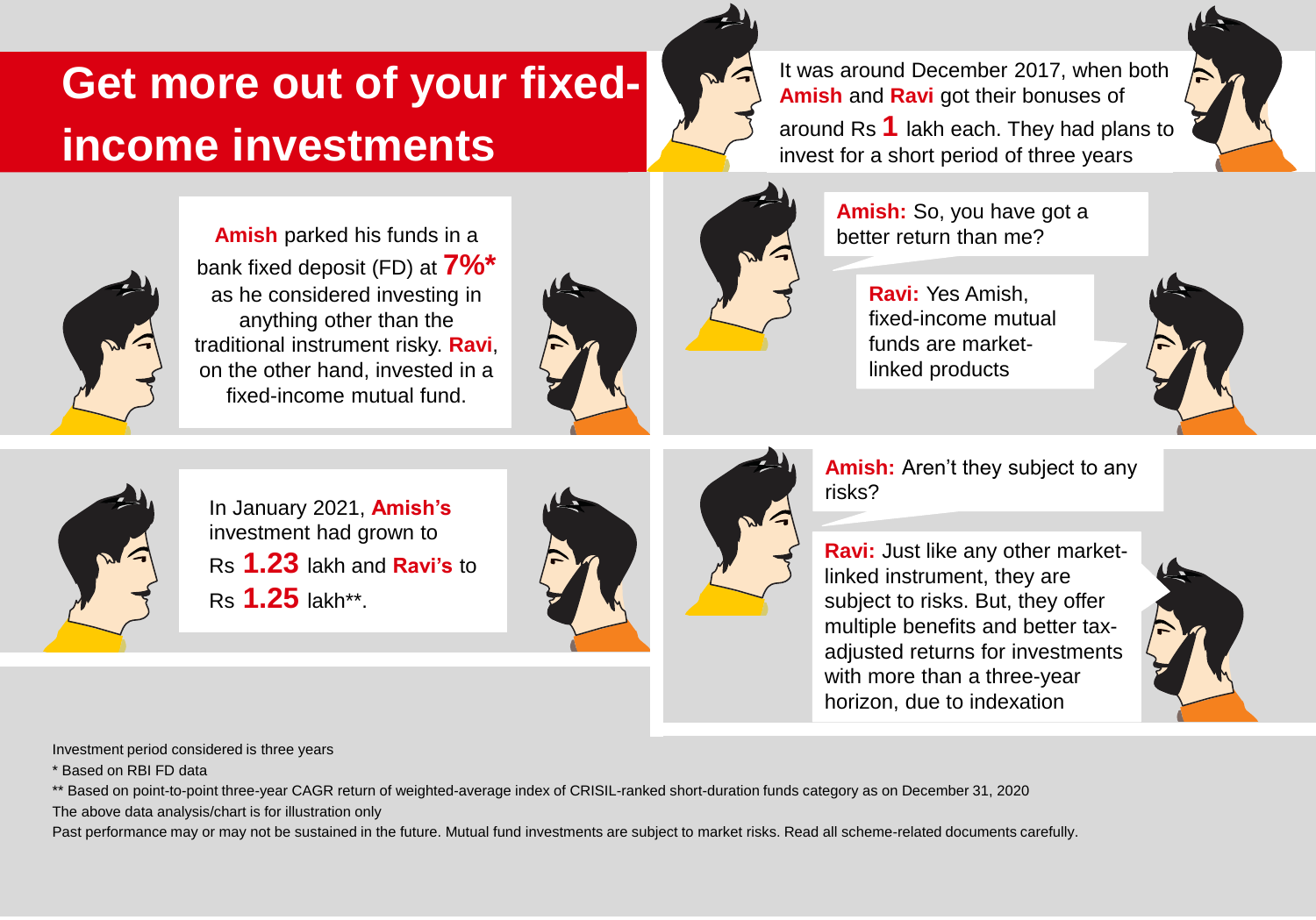# **Get more out of debt investments**



**Ravi:** So, as you can see from the table, while you generated better returns, I was able to reduce the tax liability through indexation, thus increasing my overall return

|                                              | <b>Fixed-income fund</b> | <b>Bank FD#</b>       |
|----------------------------------------------|--------------------------|-----------------------|
| <b>Amount invested</b>                       | Rs 1 lakh                | Rs 1 lakh             |
| Holding period                               | 3 years                  | 3 years               |
| Return***                                    | 7.70%                    | 7.00%                 |
| Investment value                             | <b>Rs 1.25 lakh</b>      | <b>Rs 1.23 lakh</b>   |
| Inflation rate of indexation                 | $2.57\%$ <sup>@</sup>    | <b>NA</b>             |
| Indexed cost of investment                   | Rs 1.11 lakh*            | <b>NA</b>             |
| Taxable income                               | Rs 14,241                | Rs 22,504             |
| Tax payable <sup><math>\sim\sim</math></sup> | Rs 2,848^                | Rs 6,751 <sup>™</sup> |
| Post-tax gain                                | Rs 22,076                | Rs 15,753#            |
| Post-tax return                              | 6.89%                    | 5.00%                 |

@ \*Cost Inflation Index (CII) is taken for the year of investment and that of the year of redemption, i.e. fiscals 2018 and 2021 respectively, and the rates used are actual rates prescribed by income tax authorities for these years.

\* Computed on the basis of CII (fiscals 2018-21) \*\*\* Fixed income fund return - Represented by three-year CAGR return of weighted average index of CRISIL ranked short duration funds category and Bank FD return represented by RBI FD data

^ taxed at 20% after taking into account indexation benefit.

 $\sim$  Tax on interest is payable at income tax slab rate; here it is assumed at the highest tax bracket of 30%.

# 5 years FD also provide tax benefit u/s 80C IT act. Post tax returns may increase post addition of this benefit.

As per prevailing tax laws. It is recommended to consult financial advisor before taking any investment decisions.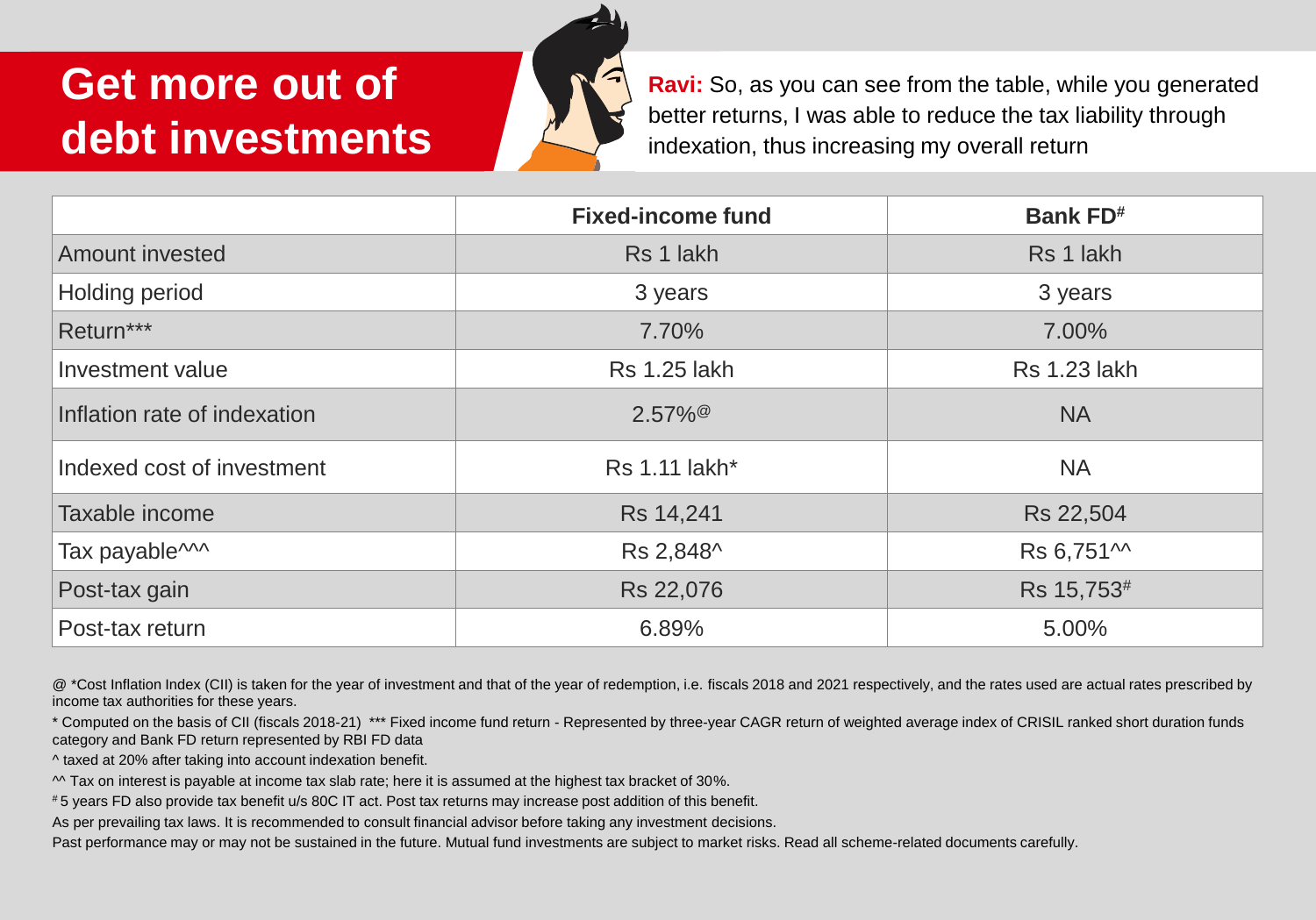# **Get more out of your fixed-income investments**



**Amish:** Hmm… but what about returns? Since they are marketlinked in your case, they are not predictable

**Ravi:** Yes Amish, you are right. The returns in my case are marked-linked. But these funds are professionally managed, with investments diversified across fixed-income instruments, thus reducing the overall risk



*This can be seen in the returns distribution of fixed-income funds (represented by the performance of short-duration category), which shows that historically they have managed to give positive returns for a three-year timeframe*



#### **Returns distribution of short-term debt funds\*\*\***

\*\*\* Analysis based on three-year daily rolling returns of weighted-average index of CRISIL-ranked short-duration funds category from April 1, 2002, to December 31, 2020. The above data analysis/chart is for illustration only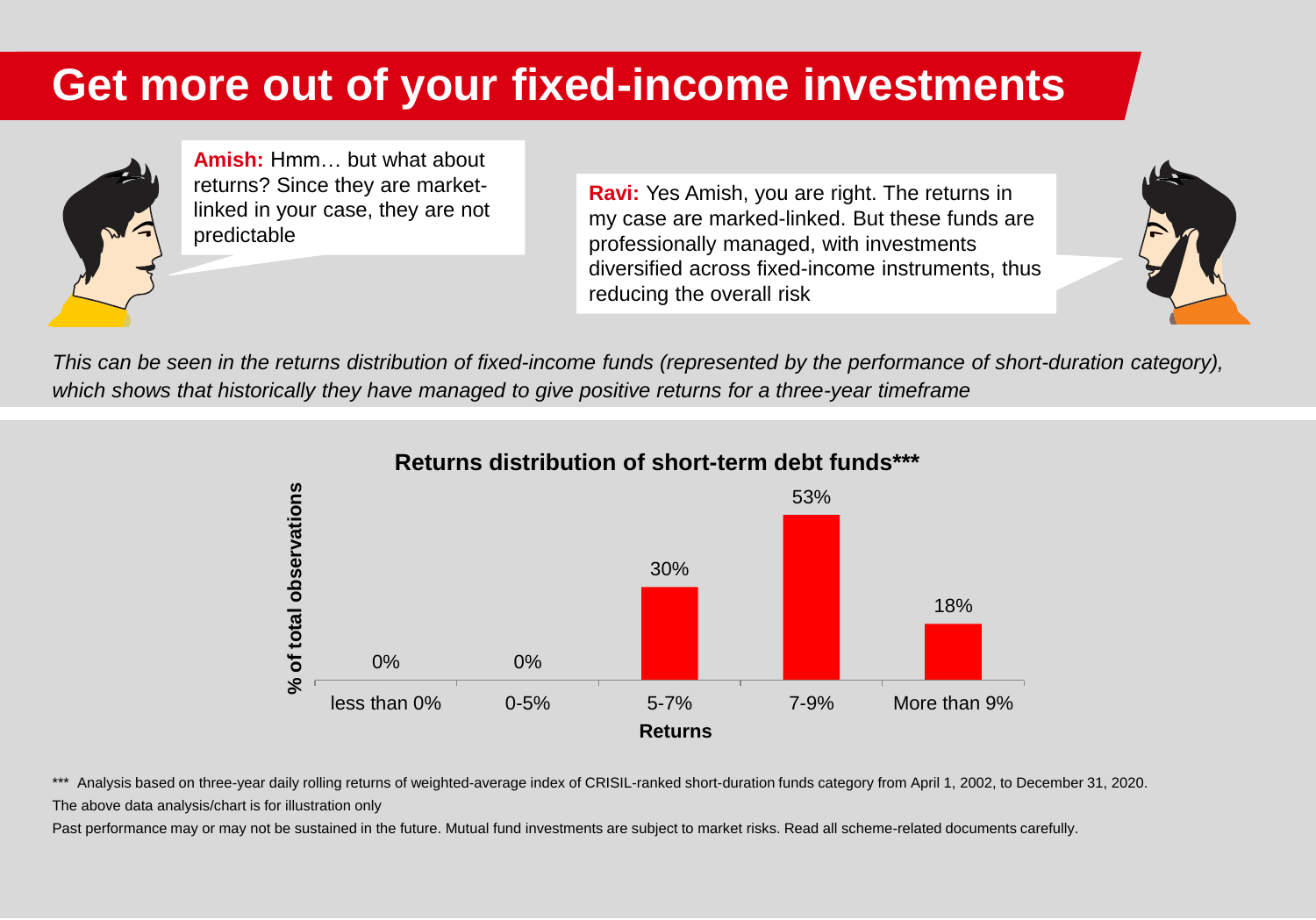## **Fixed-income investment – a pillar of financial planning**

Fixed-income investments play a significant role in the financial planning process:



Potential capital preservation is the primary focus of fixed-income investments



The interest from debt offers a periodic income



Invest in capital market debt instruments or through debt-fund categories, such as duration funds, also offer potential capital appreciation



Fixed-income funds reduce risk with diversified investments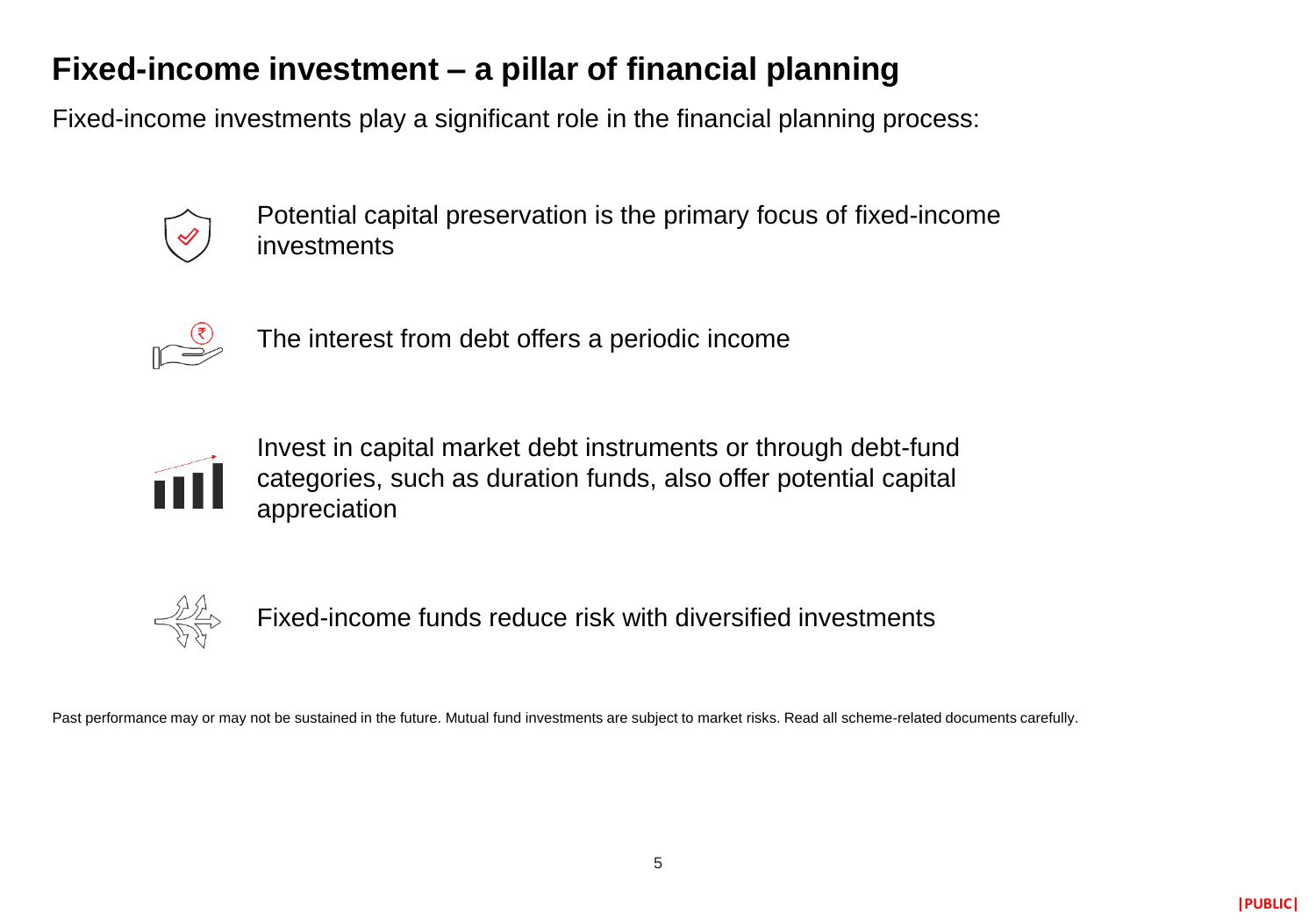#### **Common errors investors make with fixed-income assets**

Like Amish, many investors often err on certain counts while investing in fixed-income products

Ignoring inflation while investing in fixed-income products can result in shortfall of funds required to meet financial goals. As fixed-income funds are market-linked, they can earn investors higher inflationadjusted returns than bank FDs

#### *Ignoring inflation Ignoring tax implication*

Interest earned on FDs is taxable as per the investor's tax bracket. On the other hand, fixed-income funds are more tax-efficient\* thanks to the indexation benefit. Most investors fail to see this while opting for 'safe' FDs

#### *I cannot withdraw my money easily from fixed-income funds There is no alternative to FDs Ignoring capital appreciation*

Among fixed-income funds, liquid funds provide high liquidity and are of low risk. They are an efficient alternative to park any surplus cash. You can instantly redeem money from a liquid fund and get a credit in the bank account on the next working day.\*\*

Fixed-maturity plans (FMPs) offered by mutual funds may be a worthy alternative to FDs, where funds generally remain invested until the maturity of the underlying security

## *provided by fixed income funds*

Duration/gilt and credit-risk funds, because of their active duration and credit management, offer potential capital appreciation, although with a marginally higher risk

\*As per prevailing tax laws, It is recommended to consult a financial advisor before taking any investment decisions

Past performance may or may not be sustained in the future. Mutual fund investments are subject to market risks. Read all scheme-related documents carefully.

\*\* Investments in open-ended fixed-income funds can be redeemed on any business day. As per the regulations, the fund shall dispatch the redemption proceeds within 10 business days from the date of acceptance of a redemption request. Under normal circumstances, the fund will endeavor to dispatch the redemption proceeds in one business day from the date of receiving a valid redemption request. Past performance may or may not be sustained in the future.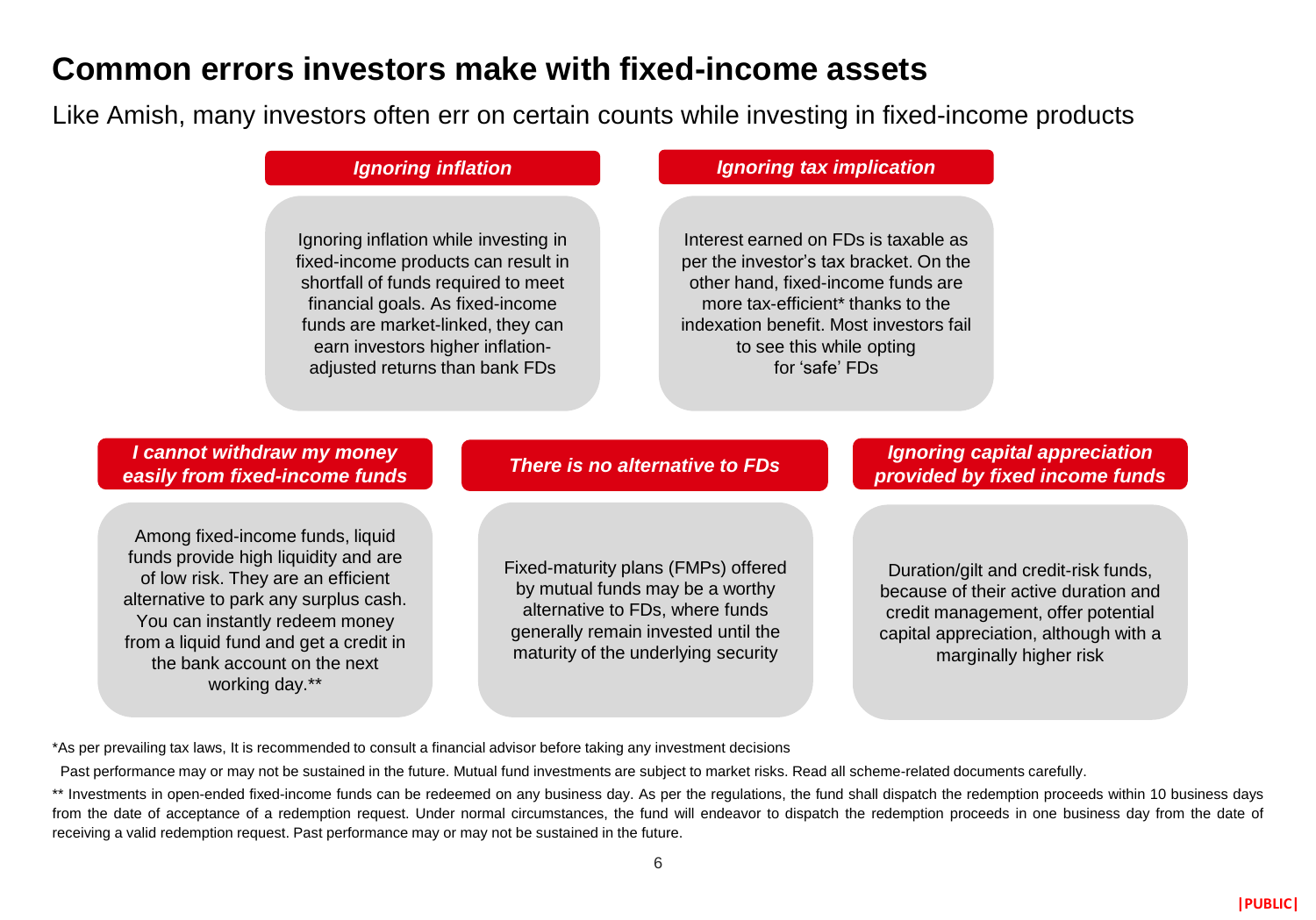#### **Welcome to the world of fixed-income funds**

Recap: Why fixed-income funds are smarter

- Traditional fixed-income products, such as bank FDs, offer capital safety, which may also be subject to certain limitations\*. However, after accounting for tax and inflation, the funds may not be sufficient enough to meet the financial goals
- Fixed-income funds can be a worthy alternative, as they are subject to low volatility\*\*, reasonable liquidity^ and inflation-adjusted better performance relative to other alternatives
- They are market-linked products and invest in diverse fixed-income instruments, such as government securities, corporate bonds and money-market instruments
- The net asset value (NAV) of a fund changes in line with the interest rate movement of underlying fixed-income instruments and on rating changes of underlying issuer holdings
- Fixed-income funds are ideal for risk-averse investors
- They offer variety and convenience, which an investor can tailor to meet your financial goals

\*Bank deposits are insured up to a maximum of Rs 5 lakh by the Deposit Insurance and Credit Guarantee Corporation (DICGC).

\*\* Despite low volatility, there have been some instances where liquid funds have given negative one-day returns, primarily due to liquidity tightening by the RBI or recently caused by liquidity concerns, pandemic and lockdown restrictions

^Investments in open-ended fixed-income funds can be redeemed in any business day. As per the regulations, the fund shall dispatch the redemption proceeds within 10 business days from the date of acceptance of redemption request. Under normal circumstances, the fund will endeavor to dispatch the redemption proceeds one business day from the date of receiving a valid redemption request. Past performance may or may not be sustained in the future.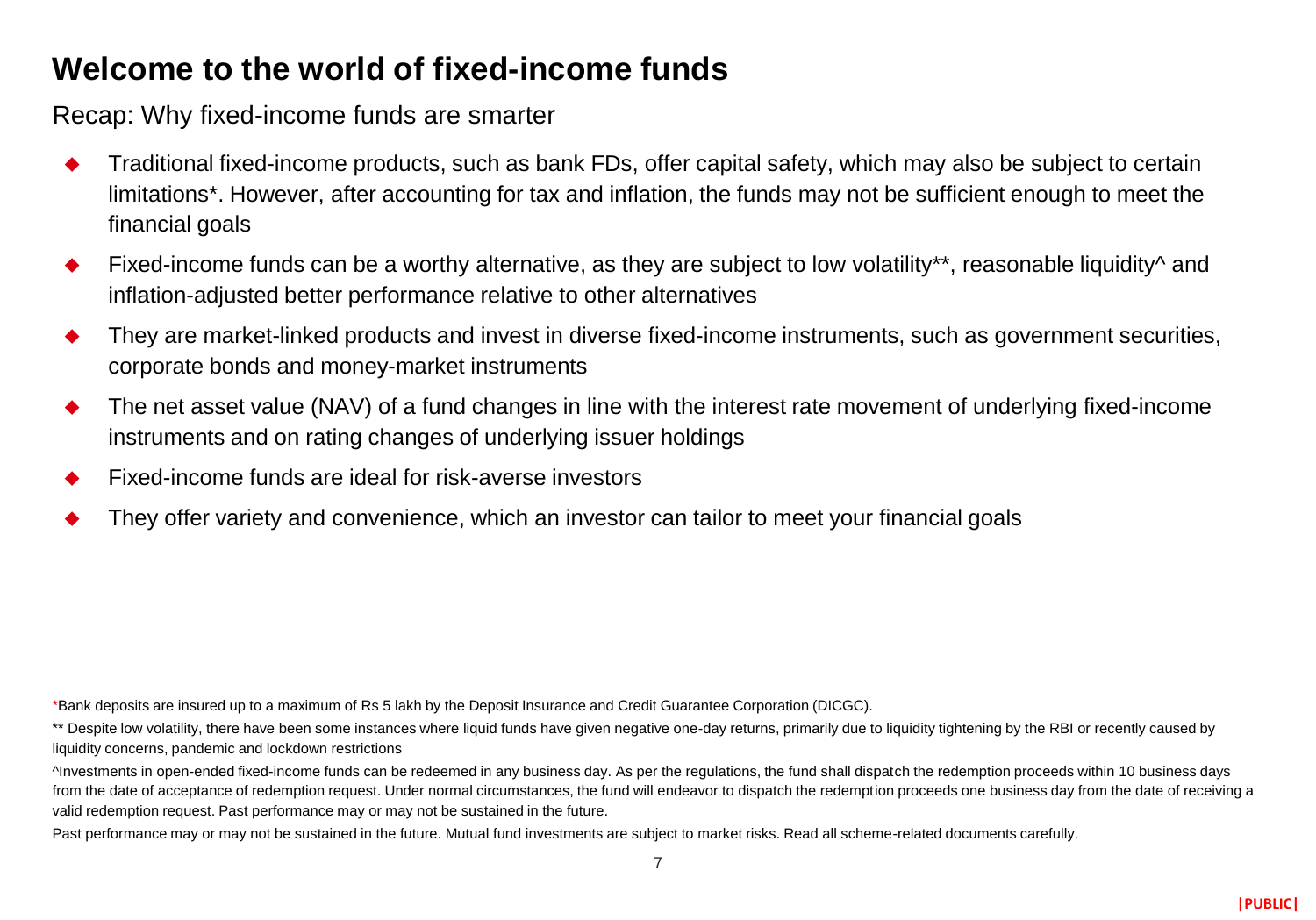#### **Fixed-income funds versus FDs**

| <b>Particulars</b> | <b>Fixed-income funds (debt funds)</b>                                                                                                                                                                   | <b>FDs</b>                                                                                                                                                                                                     |
|--------------------|----------------------------------------------------------------------------------------------------------------------------------------------------------------------------------------------------------|----------------------------------------------------------------------------------------------------------------------------------------------------------------------------------------------------------------|
| <b>Meaning</b>     | A fixed-income fund collects money from investors and<br>puts it in various fixed-income securities, such as<br>government securities, corporate bonds and money-<br>market instruments                  | A financial instrument provided by banks, wherein<br>money can be invested for a fixed period, earning a<br>fixed rate of interest                                                                             |
| Risk / return      | linked and not guaranteed                                                                                                                                                                                | Risk and returns potential is high, as they are market- Low risk and returns guaranteed* (unless the bank<br>defaults)                                                                                         |
| <b>Withdrawal</b>  | No such thing as a premature withdrawal. However,<br>exit loads are applicable, if money is withdrawn before Penalty for premature withdrawal<br>the minimum period (except in the case of liquid funds) |                                                                                                                                                                                                                |
| <b>Taxation</b>    | If the holding period is less than or equal to three<br>while for a holding period of more than three years, the investor<br>LTCG is taxed at 20% with indexation^                                       | years, STCG is taxed as per applicable tax-slab rates, Interest on FDs is taxed as per the applicable tax slab of                                                                                              |
| <b>Suitability</b> | For investors with expectation of low-to-moderate but<br>not wish their investments to subject to higher risk as in expenses<br>equities or other high-risk asset classes                                | relatively above-average returns compared with For investors with low risk appetite and who want<br>traditional savings alternative and, at the same time, do regular and guaranteed income to meet day-to-day |

^Tax surcharge applicable.

STCG stands for short-term capital gain tax

LTCG stands for long-term capital gain tax

\* Bank deposits are insured up to a maximum of Rs 5 lakh by the Deposit Insurance and Credit Guarantee Corporation (DICGC)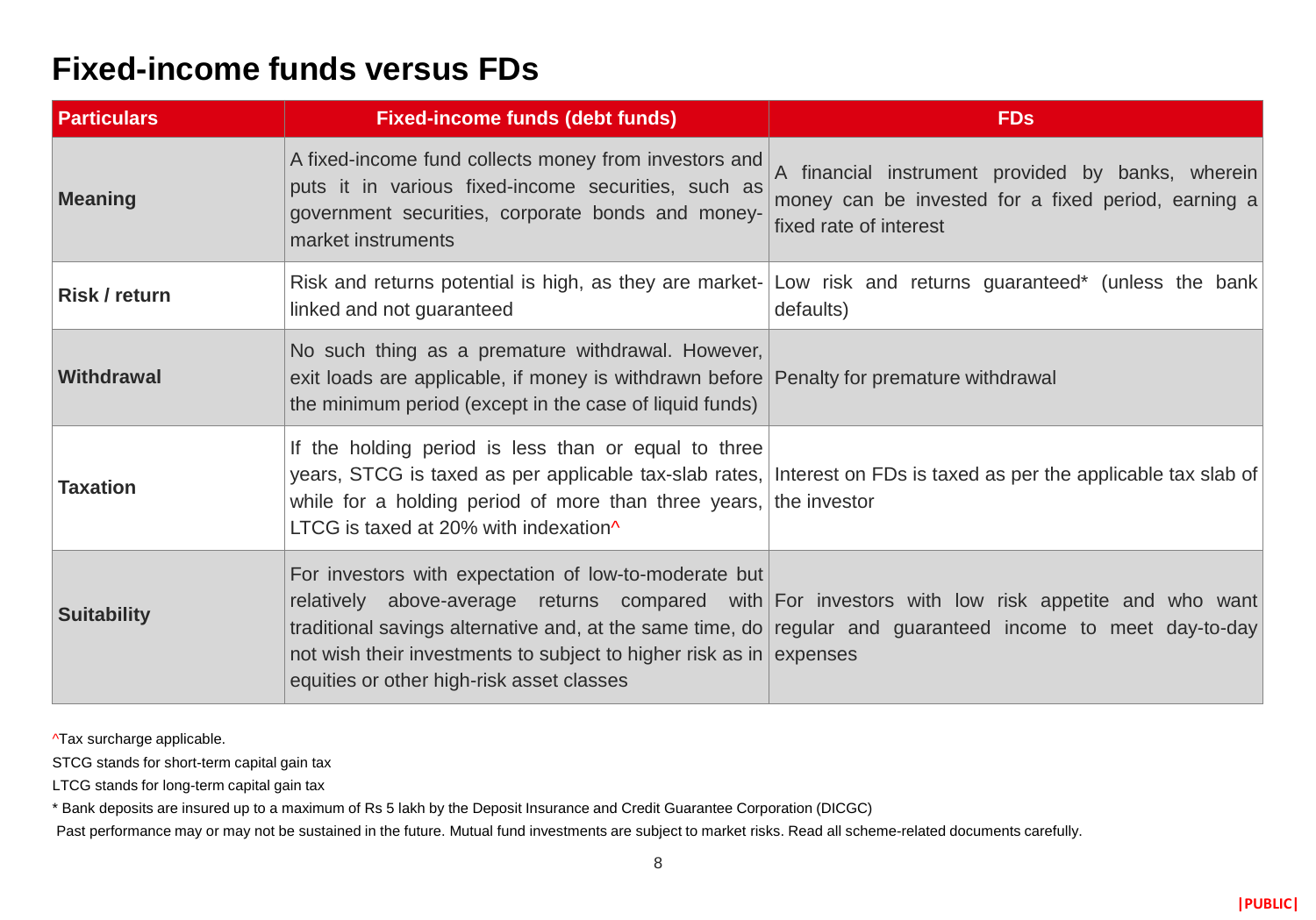## **The diversified palette of fixed-income funds**

| <b>Scheme</b>                          | <b>Characteristics</b>                                                                                                                 |
|----------------------------------------|----------------------------------------------------------------------------------------------------------------------------------------|
| <b>Overnight fund</b>                  | Investment in overnight securities having maturity of 1 day                                                                            |
| <b>Liquid fund</b>                     | Investment in debt and money-market securities with maturity of up to 91 days only                                                     |
| <b>Ultra short-duration fund</b>       | Investment in debt and money-market instruments, such that the Macaulay duration of the portfolio is between 3 months<br>and 6 months  |
| <b>Low duration fund</b>               | Investment in debt and money market instruments, such that the Macaulay duration of the portfolio is between 6 months<br>and 12 months |
| <b>Money-market fund</b>               | Investment in money market instruments having maturity up to 1 year                                                                    |
| <b>Short duration fund</b>             | Investment in debt and money market instruments, such that the Macaulay duration of the portfolio is between 1 and 3<br>years          |
| <b>Medium duration fund</b>            | Investment in debt and money market instruments, such that the Macaulay duration of the portfolio is between 3 and 4<br>years          |
| <b>Medium to long duration</b><br>fund | Investment in debt and money market instruments, such that the Macaulay duration of the portfolio is between 4 and 7<br>years.         |
| <b>Long duration fund</b>              | Investment in debt and money market Instruments, such that the Macaulay duration of the portfolio is greater than 7 years              |
| <b>Dynamic bond</b>                    | Investment across duration                                                                                                             |
| <b>Corporate bond fund</b>             | Minimum investment in corporate bonds - 80% of total assets (only highest rated in instruments)                                        |
| <b>Credit risk fund</b>                | Minimum investment in corporate bonds- 65% of total assets (only in AA* and below rated corporate bonds)                               |
| <b>Banking and PSU fund</b>            | Minimum investment in debt instruments of banks, public-sector undertakings, public financial institutions - 80% of total<br>assets    |
| <b>Gilt fund</b>                       | Minimum investment in government securities - 80% of total assets (across maturity)                                                    |
| <b>Floater fund</b>                    | Minimum investment in floating-rate instruments - 65% of total assets                                                                  |
| <b>Fixed-maturity plans</b><br>(FMPs)  | FMP is a closed-end mutual fund scheme with a fixed maturity. It invests in debt instruments that are equal to its own<br>tenure       |

Mutual fund investments are subject to market risks. Read all scheme-related documents carefully.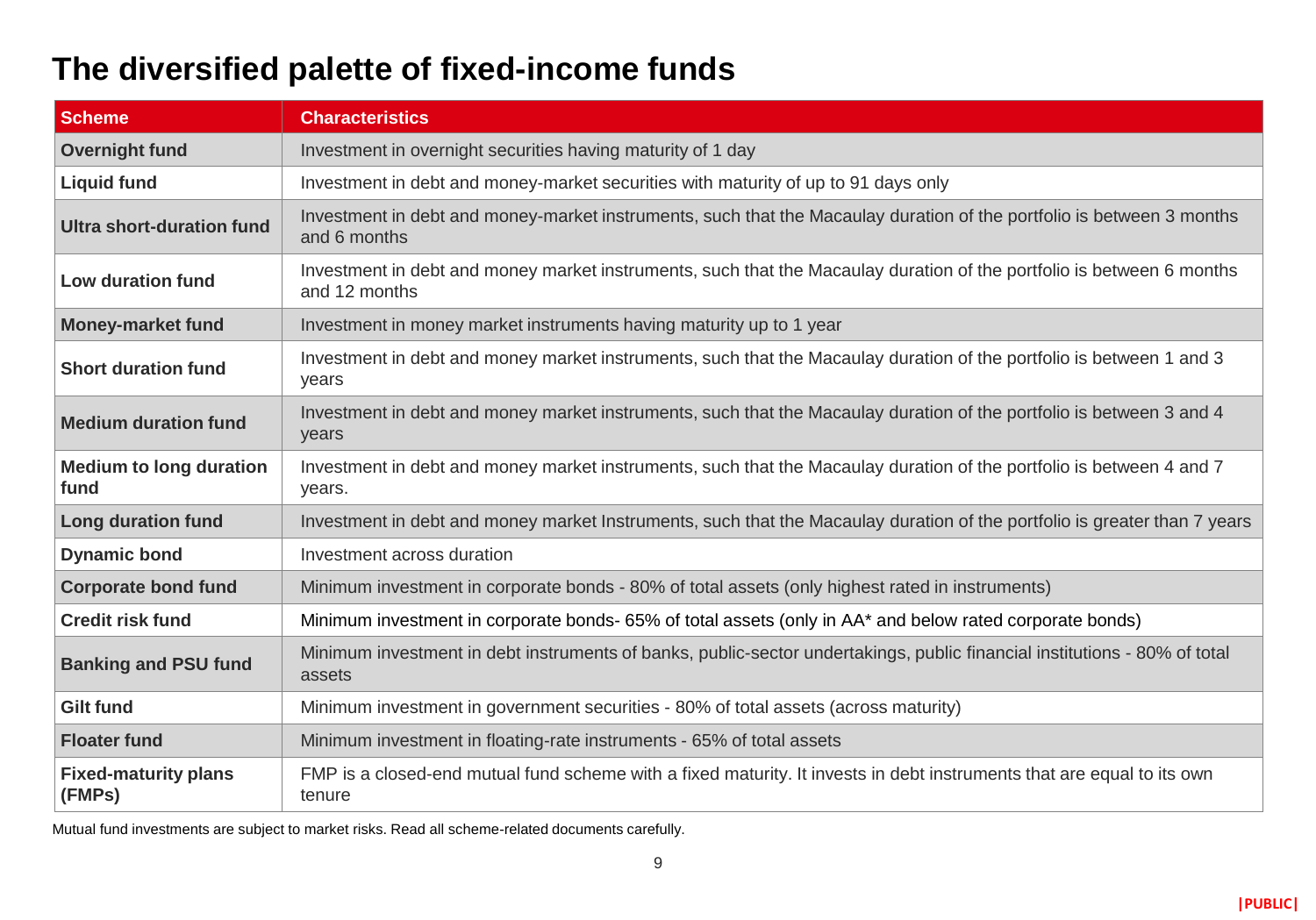#### **Fixed-income funds – benefits**



For representation purpose only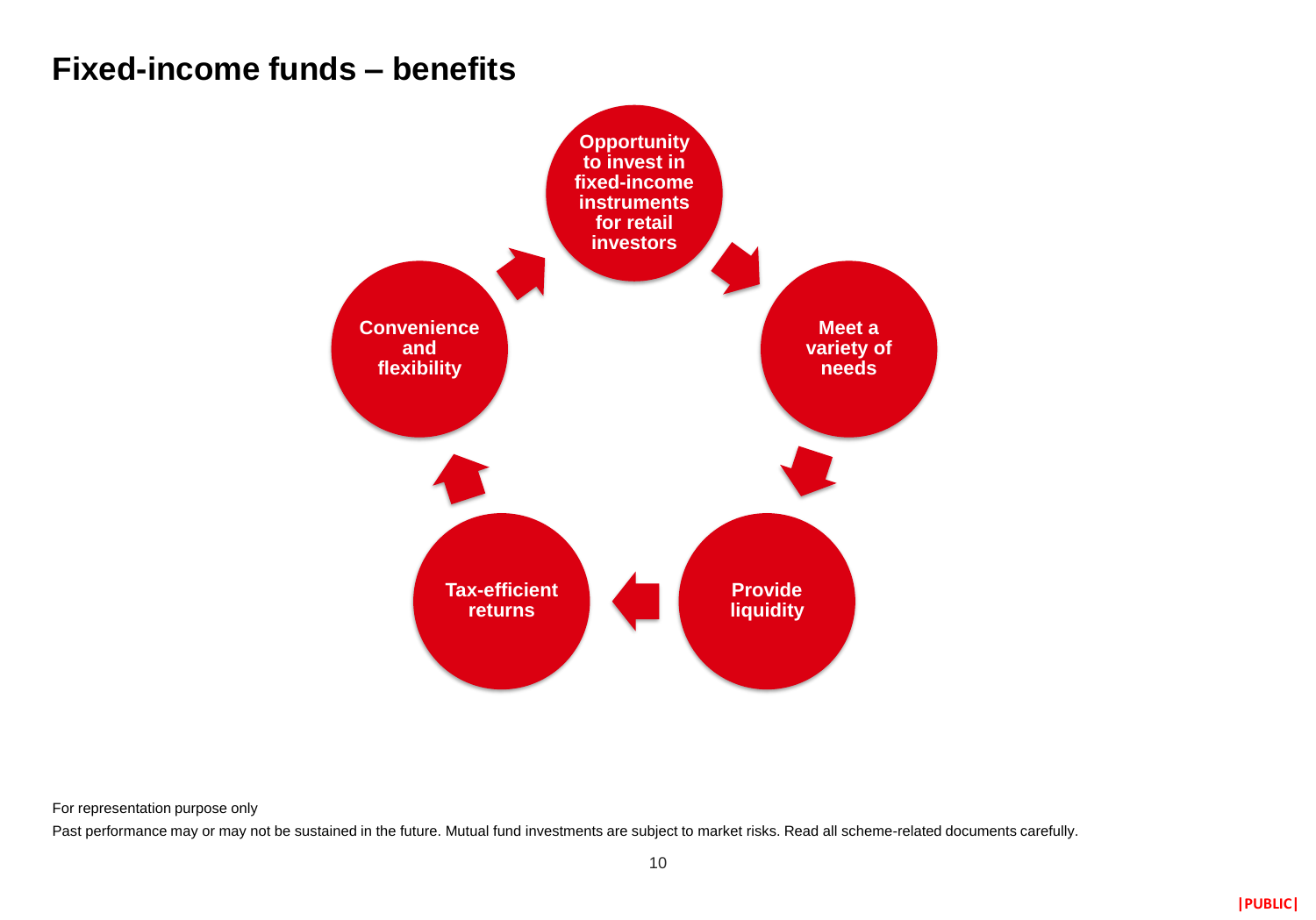### **Benefit 1: Opportunity for retail investors to access fixed-income instruments**

- It is quite difficult for retail investors to directly invest in fixed-income instruments, due to complexity and cost factors
- Through fixed-income funds, they can take exposure to various fixed-income instruments across various maturities and rating profiles, such as government securities, treasury bills, corporate bonds, debentures, commercial paper (CPs), certificates of deposit (CDs), collateral borrowing and lending obligations (CBLOs)
- Professional fund managers actively manage the portfolio of these instruments based on interest-rate and credit management, helping investors earn market-linked returns



Note - For illustration purpose only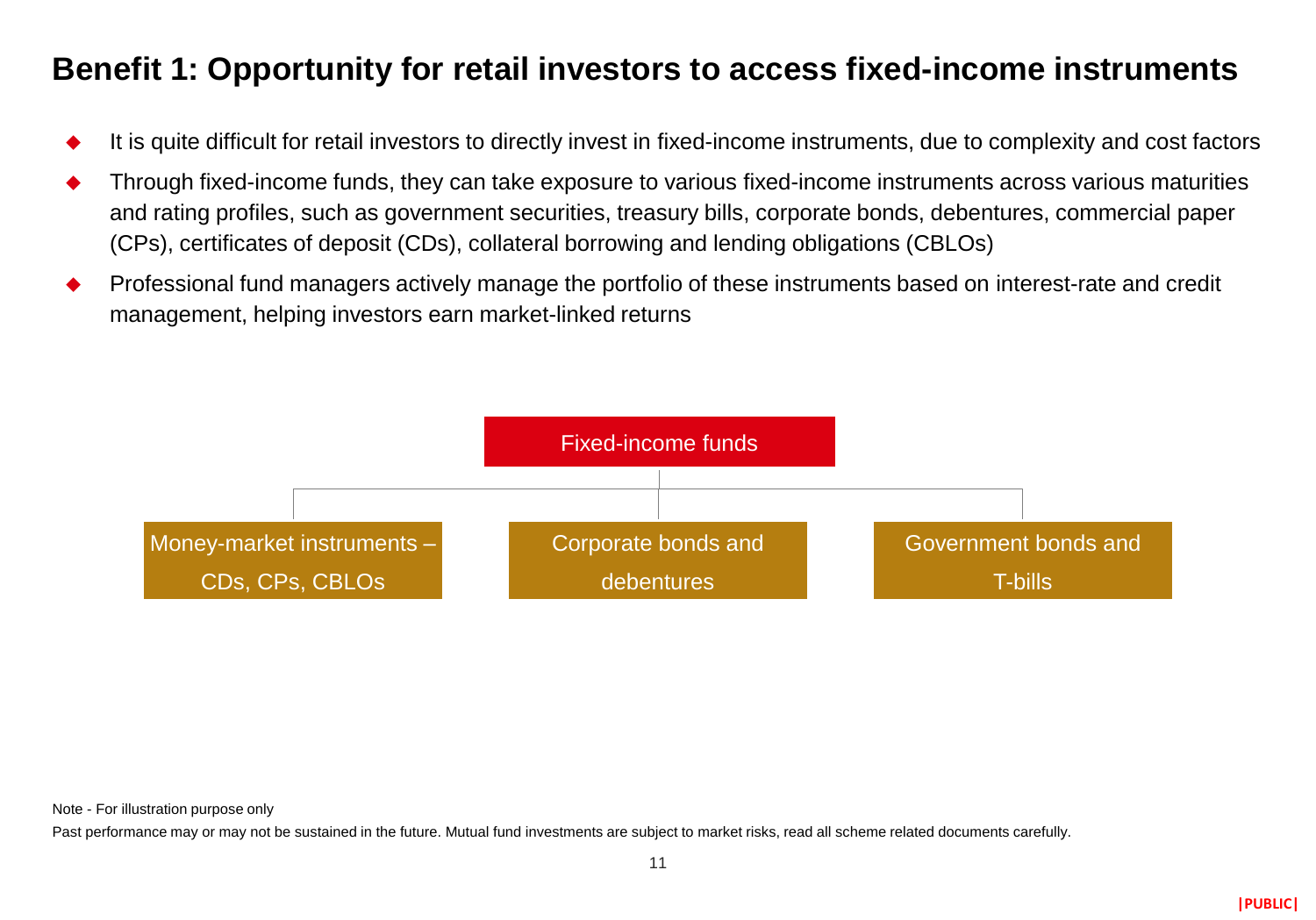#### **Benefit 2: Meet diverse needs – best for short-term goals**

- In a rush to achieve their goals, especially short-term ones, many investors take on risk by investing in equities
- This may result in a shortfall risk, if an investment goes awry due to short-term volatility
- Relevant fixed-income products, in contrast, can ensure that your goal is met without worry

#### **Sameer's two lives:**

Sameer needs Rs 7.08 lakh next year as a part-payment for the house he has booked. Assuming he has saved Rs 6.50 lakh today for this goal:

- Investing in equities can result in a shortfall of Rs 82,500, if the stock market falls 5% after a year
- Investing in a fixed-income fund, such as short-duration fund, has the potential to ensure Sameer meets his goal of amassing Rs 7.08 lakh, assuming a ~8.92% return\*

For representation purpose only.

\* Based on a one-year return of weighted-average index of CRISIL-ranked short-duration funds category as on December 31, 2020

Note: The example is for illustration only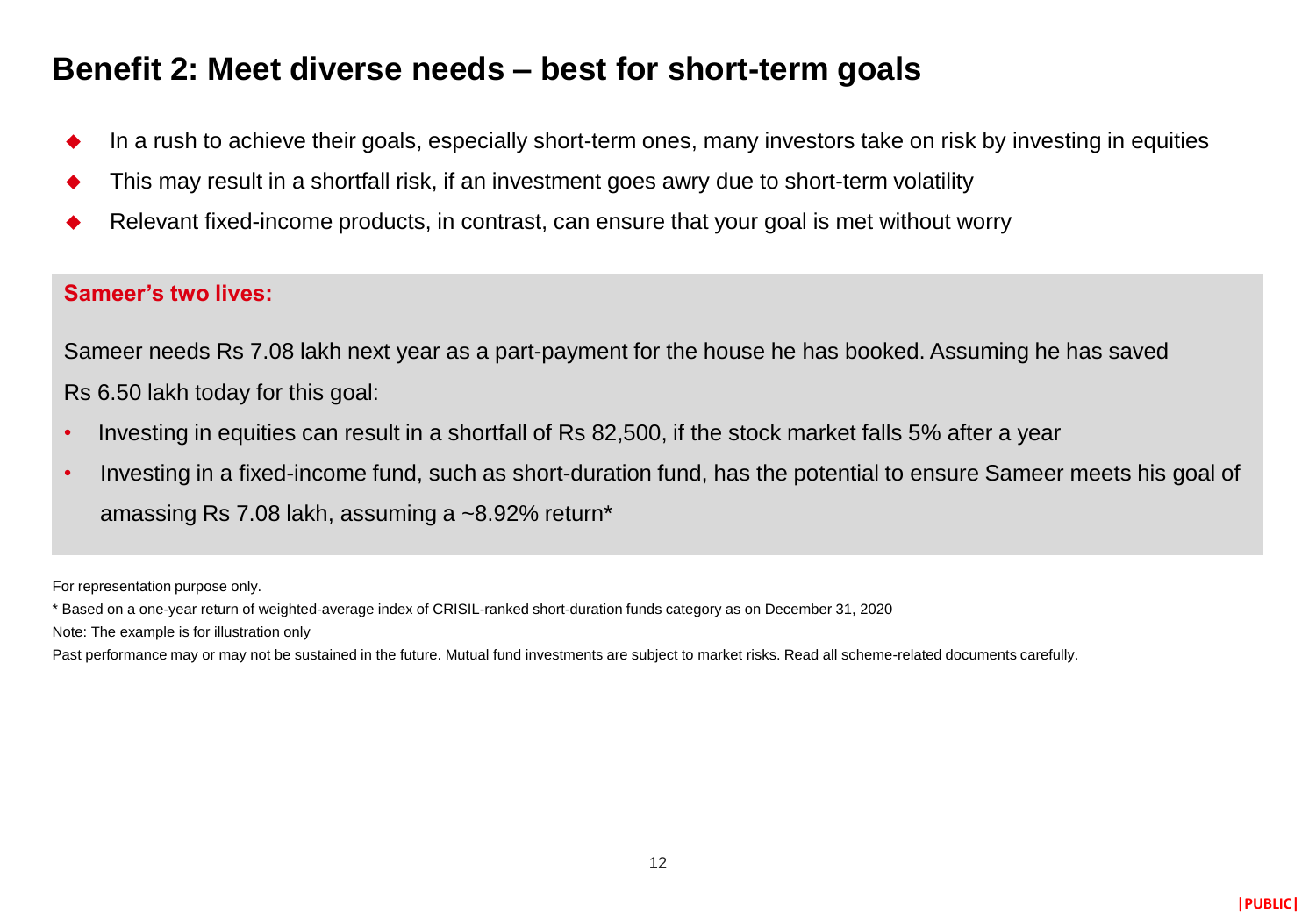#### **Benefit 2 - Meet diverse needs – optimum asset allocation for medium- to long-term**

#### **goals**

- For medium- and long-term goals, smart asset allocation strategies with the help of fixed income and equity investments can work wonders
- Diversified fixed income investments will help you earn optimum risk-adjusted returns\*
- A thumb rule of investing is that as the goal nears, more allocation should be made towards safer asset classes such as fixed income. This will help an investor avoid deviations arising from riskier asset classes such as equity.

#### **Illustration**

Rahul and Sheena invested Rs 5 lakh in April 2006 for 15 years in equities. Rahul stayed invested in equities during the period. In April 2019, Sheena reduced equity allocation to 70% and parked 30% in fixed income to reduce her exposure to relatively more volatile equity markets.



Note: The above example is for Illustration purpose only.

Returns of the equity asset class represented by S&P BSE Sensex

Returns of the debt asset class based on point-to-point return of weighted average index of CRISIL ranked short duration funds category from April 30, 2019 to April 30, 2020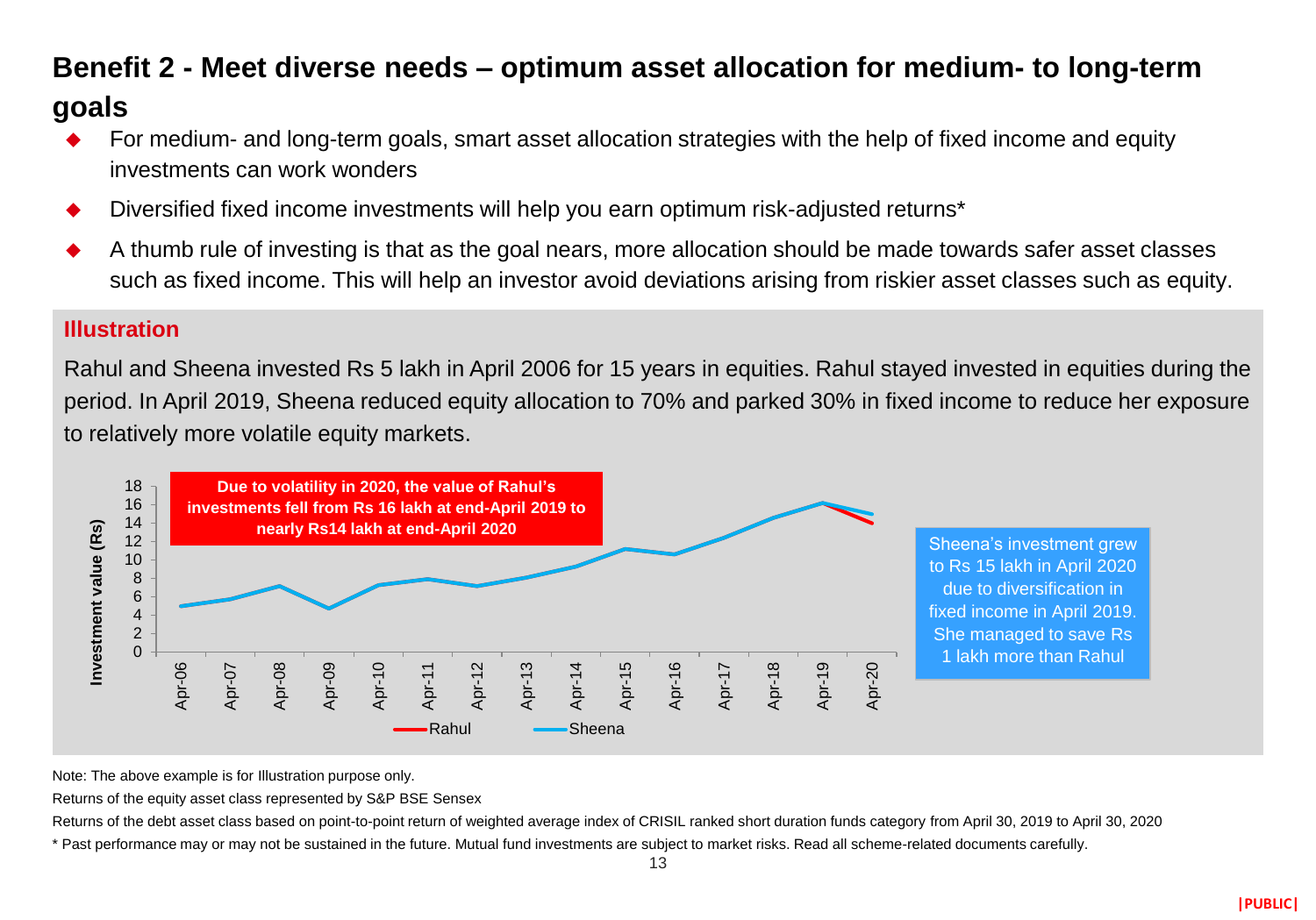## **Benefit 3: Liquidity - get your money back on time**

- Generally, liquidity refers to an investor's ability to sell the asset when needed, keeping in mind the costs associated with the transaction
- In the context of a fund, liquidity may refer to a fund's ability to meet your redemption request without affecting the interests of other investors
- Liquid funds offer reasonable liquidity with redemption availability on any working day\*

\* Notes -

Investments in open ended fixed income funds can be redeemed on any business day. As per the regulations, the fund shall dispatch the redemption proceeds within 10 business days from the date of acceptance of redemption request. Under normal circumstances, the fund will endeavor to dispatch the redemption proceeds in one business day from the date of receiving a valid redemption request.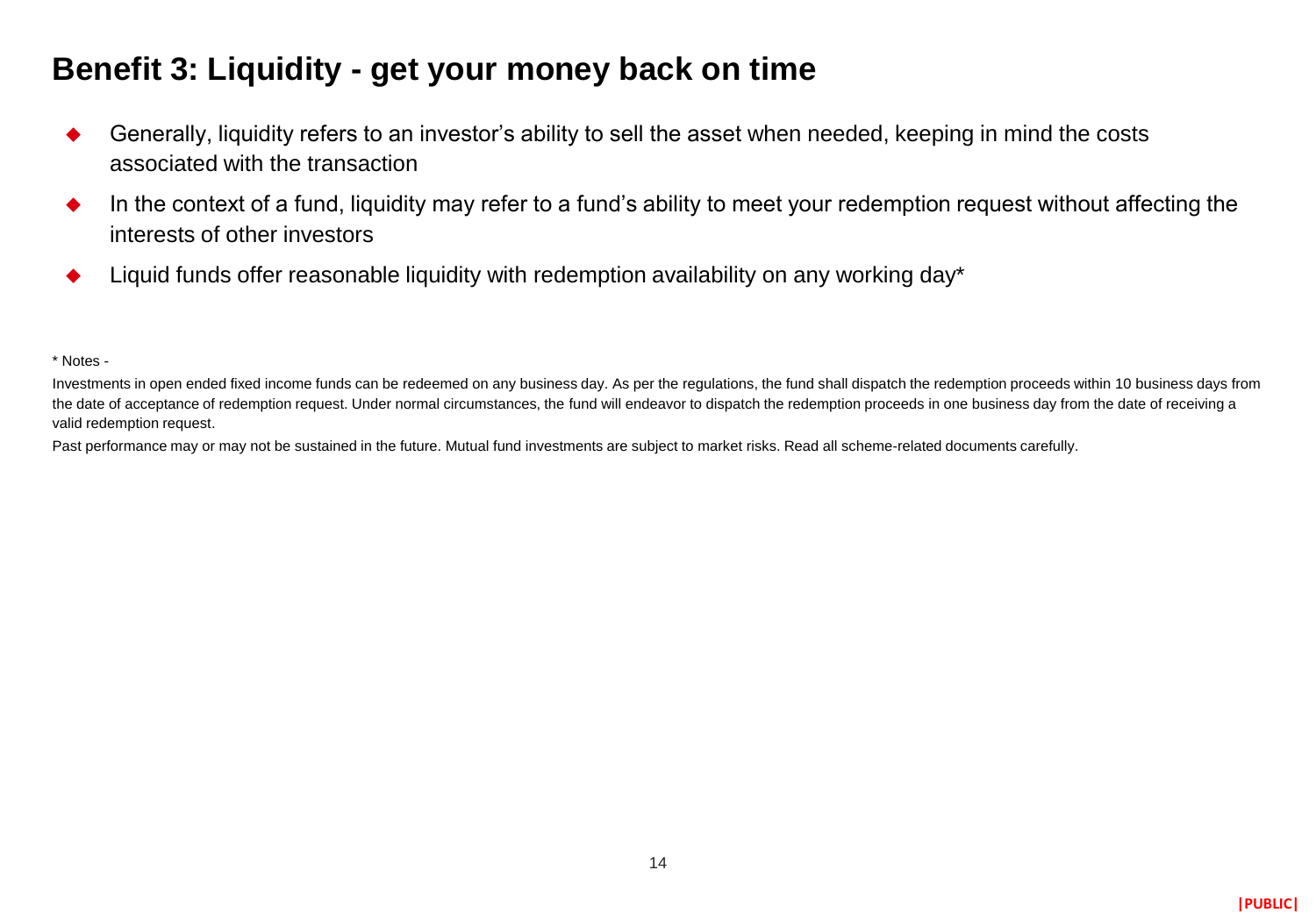## **Benefit 4: Systematic features offer convenience and flexibility**

You can leverage systematic features judiciously in your financial planning process

| <b>SIP</b>                                                                                                                       | <b>SWP</b>                                                                                                                                                                | <b>STP</b>                                                                                                                                                                                                                                     |
|----------------------------------------------------------------------------------------------------------------------------------|---------------------------------------------------------------------------------------------------------------------------------------------------------------------------|------------------------------------------------------------------------------------------------------------------------------------------------------------------------------------------------------------------------------------------------|
| An alternative to bank<br>recurring deposit                                                                                      | <b>Regular liquidity</b>                                                                                                                                                  | <b>Tactical plan in asset allocation</b>                                                                                                                                                                                                       |
| Many investors use bank recurring<br>deposits as a regular saving tool.                                                          | Investors, especially retirees, need a<br>regular source of income post<br>retirement.                                                                                    | Systematic transfer plan (STP) can be<br>tactically used in asset allocation<br>between equity and fixed income funds.                                                                                                                         |
| Alternatively, an investor may invest<br>small sums regularly in fixed income<br>MFs, via systematic investment plans<br>(SIPs). | Most invest their retirement corpus in<br>bank deposits and get a regular<br>interest income.                                                                             | For instance, it is better to invest in<br>equity funds regularly, as against lump<br>sums, as the latter may be exposed to<br>short-term volatility.                                                                                          |
|                                                                                                                                  | Alternatively, investors may consider<br>investing in a fixed income MF, and<br>regularly withdraw a fixed sum by<br>opting for a systematic withdrawal plan<br>$(SWP)$ . | You can invest lump sums in fixed<br>income funds and regularly transfer a<br>fixed sum into an equity fund. It will<br>provide dual benefits: a) Cost averaging<br>in equity fund; and b) relatively stable<br>growth from fixed income fund. |

For representation purpose only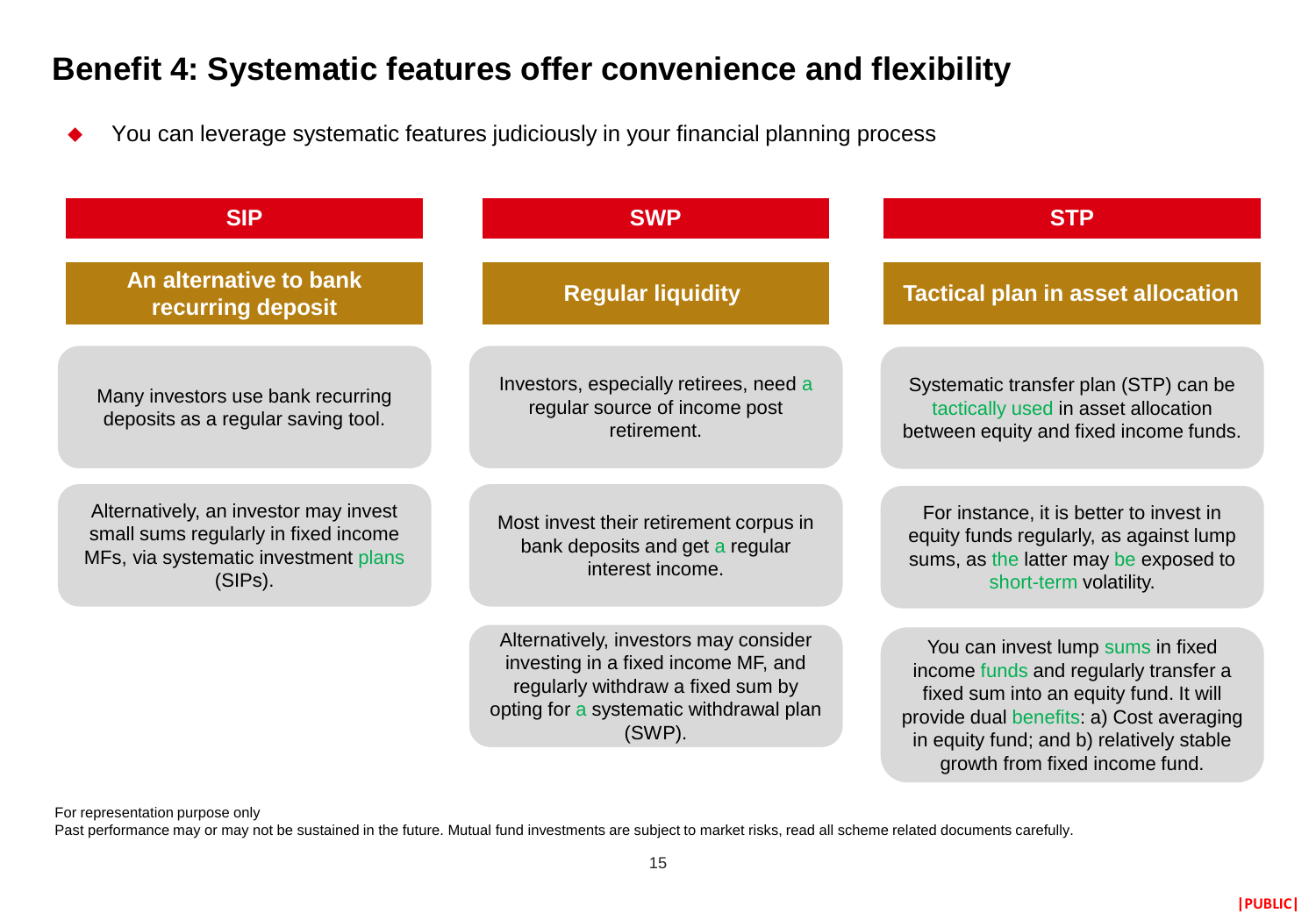## **Debt funds have several benefits but are mark-to-market products subject to certain risks as detailed below**

 Investors need to carefully evaluate the schemes based on underlying risk factors and map them onto their riskreturn profile and investment horizon.



For representation purpose only.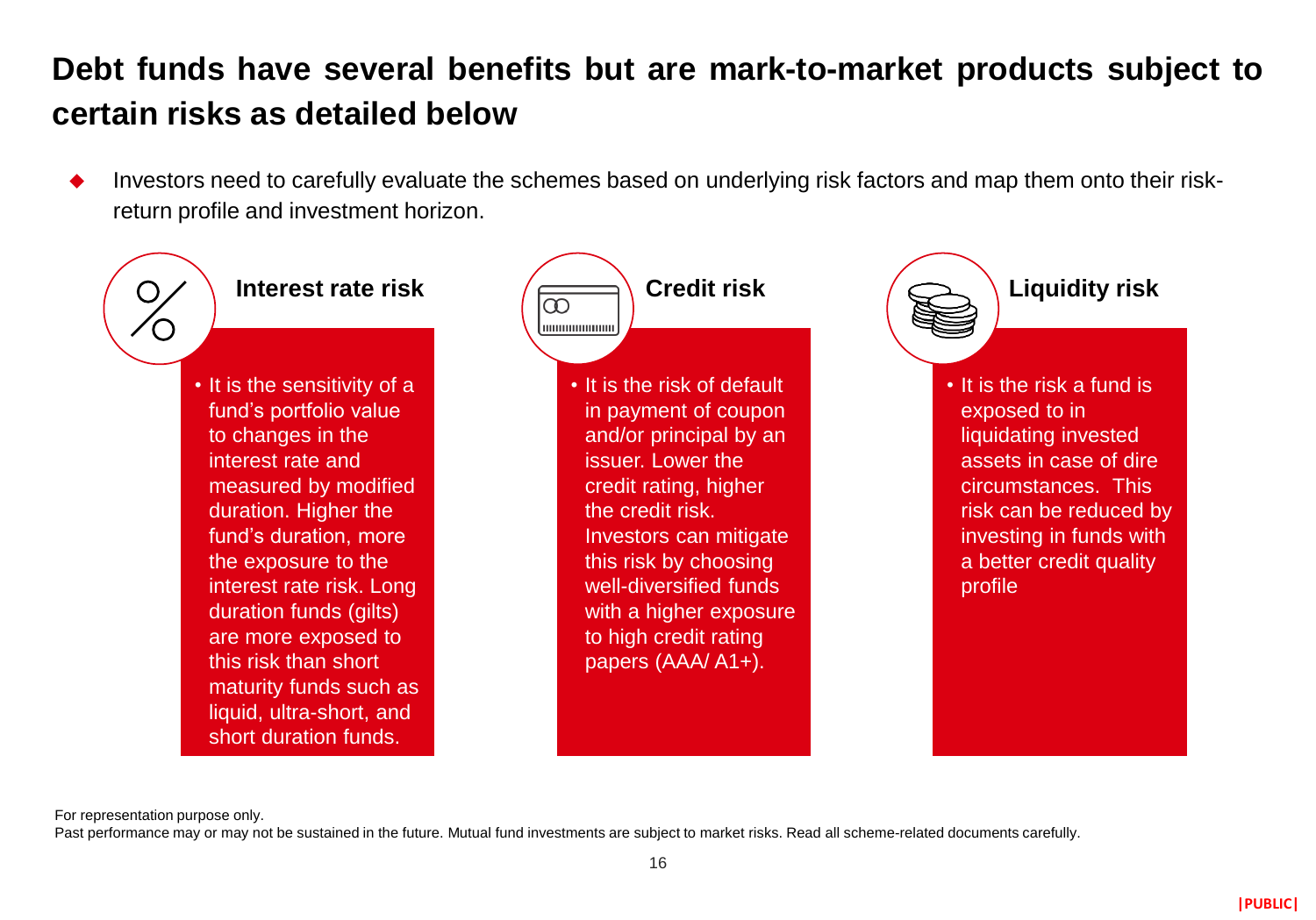#### **Choose a fund as per your risk-return objectives**



#### **Returns**

**The Macaulay duration is the weighted average term to maturity of the cash flows from a bond. The weight of each cash flow is determined by dividing the present value of the cash flow by the price.**

Note - Potential risk involved indicates interest rate risk and is not an indicator of credit risk

For representation purpose only.

Past performance may or may not be sustained in the future. Mutual fund investments are subject to market risks. Read all scheme-related documents carefully.

**|PUBLIC|**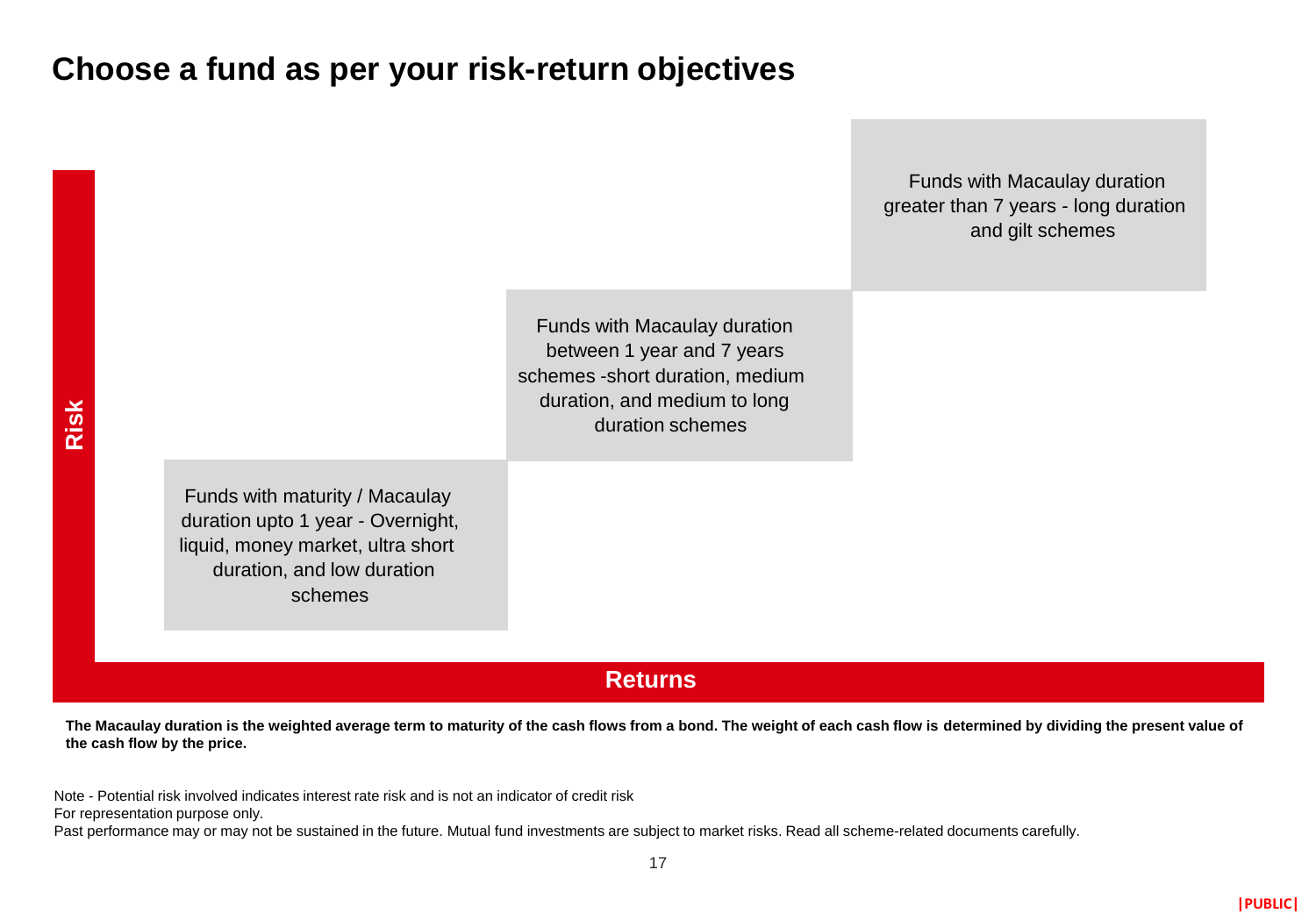## **Key takeaways**

- Fixed income investment is a fundamental part of financial planning
- Fixed income funds are clearly emerging as potentially better alternatives to traditional fixed income products
- Being market-linked products, fixed income funds have the potential to generate better returns, along with providing reasonable safety and liquidity
- They are ideal for risk-averse investors
- Their key benefits are:
	- Opportunity for retail investors to invest in fixed income instruments
	- Variety of options available; investors can choose as per their financial need
	- **Liquidity**
	- Tax efficiency
	- Convenience and flexibility
- However, as these funds are market-linked instruments, investors need to evaluate the risk associated with the category and map it with their own investment objective and risk-taking ability
- The need of the hour is to choose quality funds after evaluating the credit quality of the underlying portfolio, liquidity profile, concentration of the invested papers and consistency of the performance.

Notes -

Despite low volatility, there have been some instances when liquid funds have given negative one-day returns primarily due to liquidity tightening by the RBI or recently caused by liquidity concerns amid pandemic and lockdown restrictions

Investments in open ended fixed income funds can be redeemed on any business day. As per the regulations, the fund shall dispatch the redemption proceeds within 10 business days from the date of acceptance of redemption request. Under normal circumstances, the fund will endeavor to dispatch the redemption proceeds in 1 business day from the date of receiving a valid redemption request. Past performance may or may not be sustained in the future.

Taxable as per prevailing tax laws. It is recommended to consult a financial advisor before taking any investment decisions

Past performance may or may not be sustained in the future. Mutual fund investments are subject to market risks, read all scheme related documents carefully.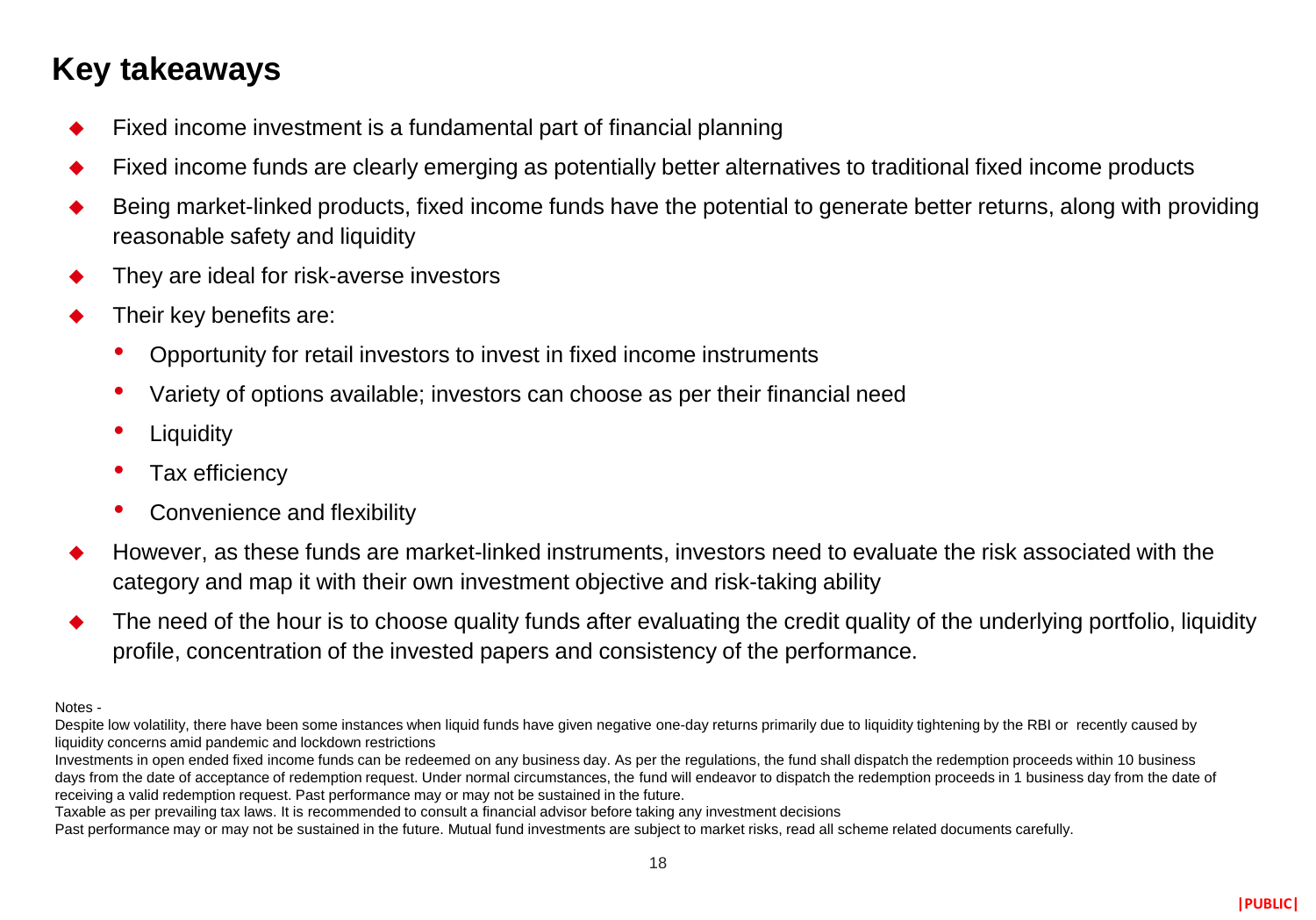#### **Disclaimer**

This document has been prepared by HSBC Asset Management (India) Private Limited (HSBC) for information purposes only and should not be construed as i) an offer or recommendation to buy or sell securities, commodities, currencies or other investments referred to herein; or ii) an offer to sell or a solicitation or an offer for purchase of any of the funds of HSBC Mutual Fund; or iii) an investment research or investment advice. It does not have regard to specific investment objectives, financial situation and the particular needs of any specific person who may receive this document. Investors should seek personal and independent advice regarding the appropriateness of investing in any of the funds, securities, other investment or investment strategies that may have been discussed or referred herein and should understand that the views regarding future prospects may or may not be realized. In no event shall HSBC Mutual Fund/HSBC Asset management (India) Private Limited and / or its affiliates or any of their directors, trustees, officers and employees be liable for any direct, indirect, special, incidental or consequential damages arising out of the use of information / opinion herein.

This document is intended only for those who access it from within India and approved for distribution in Indian jurisdiction only. Distribution of this document to anyone (including investors, prospective investors or distributors) who are located outside India or foreign nationals residing in India, is strictly prohibited. Neither this document nor the units of HSBC Mutual Fund have been registered under Securities law/Regulations in any foreign jurisdiction. The distribution of this document in certain jurisdictions may be unlawful or restricted or totally prohibited and accordingly, persons who come into possession of this document are required to inform themselves about, and to observe, any such restrictions. If any person chooses to access this document from a jurisdiction other than India, then such person do so at his/her own risk and HSBC and its group companies will not be liable for any breach of local law or regulation that such person commits as a result of doing so.

© Copyright. HSBC Asset Management (India) Private Limited 2021, ALL RIGHTS RESERVED.

HSBC Asset Management (India) Private Limited, 16, V.N. Road, Fort, Mumbai-400001 Email: [hsbcmf@camsonline.com](mailto:hsbcmf@camsonline.com) | Website: [www.assetmanagement.hsbc.com/in](http://www.assetmanagement.hsbc.com/in)

**Mutual fund investments are subject to market risks, read all scheme related documents carefully.**